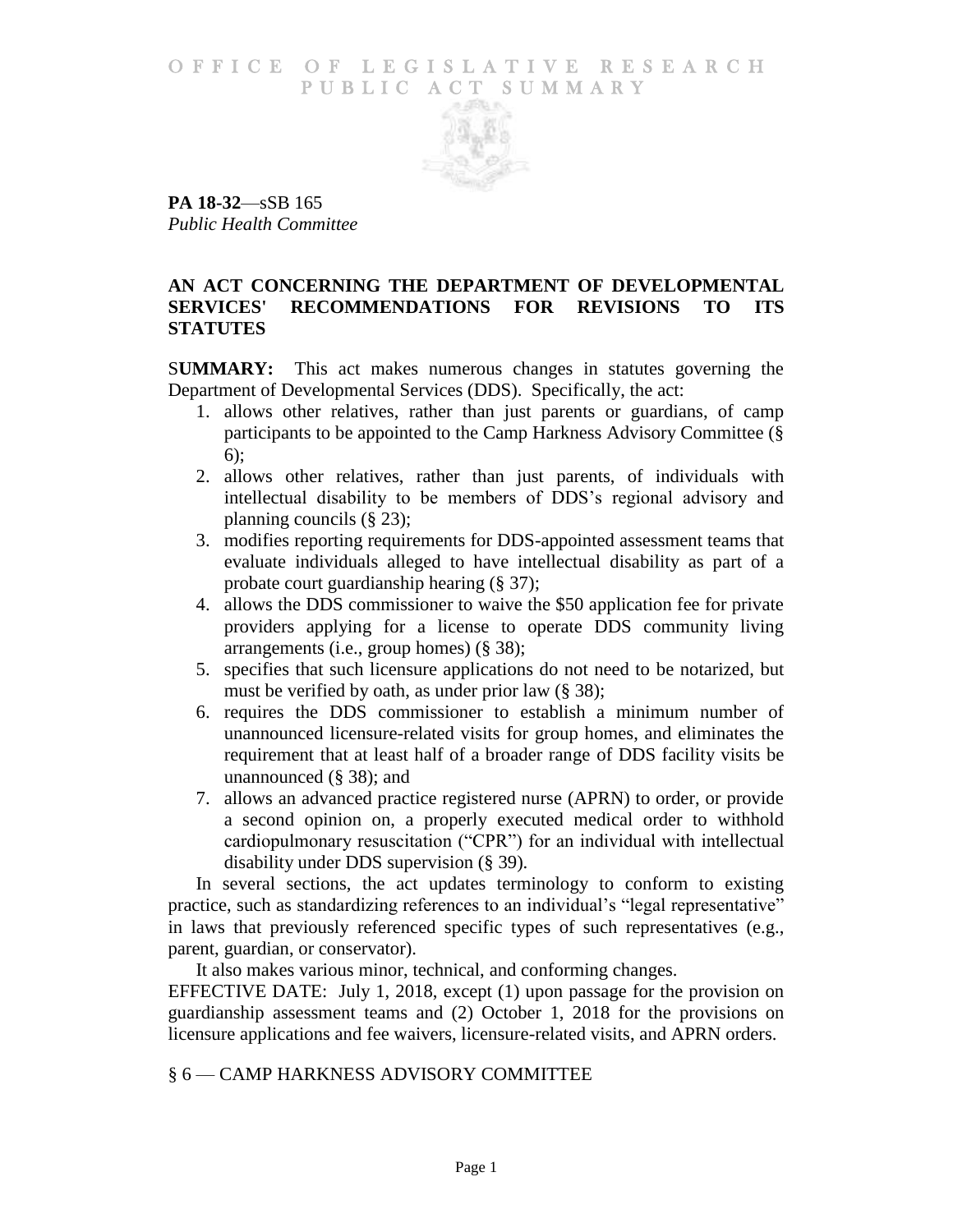By law, a 12-member committee advises the DDS commissioner on issues concerning the health and safety of users of Camp Harkness facilities. Under prior law, the committee membership had to include two parents or guardians of individuals who use the camp (one each appointed by the governor and Senate president pro tempore). The act allows other relatives, not just parents or guardians, to fill these positions.

#### § 23 — REGIONAL ADVISORY AND PLANNING COUNCILS

By law, DDS's regional advisory and planning councils each consist of at least 10 members appointed by the DDS commissioner. Prior law required at least two members of each council to be parents of individuals with intellectual disability. The act allows other relatives, not just parents, to fill these positions.

### § 37 — DDS GUARDIANSHIP ASSESSMENTS

By law, a DDS-appointed assessment team must evaluate an individual alleged to have intellectual disability as part of a probate court hearing on whether to appoint the individual a guardian.

The act eliminates the requirement that the assessment team submit a written report or testimony to the court if the DDS commissioner, or his designee, determined that the individual does not have an intellectual disability and thus is ineligible for DDS services. The act instead requires DDS to provide the court with a copy of the eligibility determination letter and the team is not required to further evaluate the individual.

## § 38 — UNANNOUNCED LICENSURE VISITS

The act requires the DDS commissioner, through regulations, to establish a minimum number of unannounced licensure-related visits for community living arrangements (i.e., group homes). It eliminates the requirement that the commissioner provide, in regulations, that at least half of DDS's quality service reviews, licensing inspections, or facility visits to community living arrangements and community companion homes be unannounced.

#### § 39 — PROPERLY EXECUTED MEDICAL ORDERS

The act allows an APRN to order, or provide a second opinion on, a properly executed medical order to withhold CPR for an individual with intellectual disability under DDS supervision. Prior law required the signatures of only physicians, including: (1) the patient's attending physician and (2) a state-licensed physician in an appropriate specialty who confirms the patient's terminal condition (i.e., second opinion).

Under existing law, the DDS commissioner may not seek to impede such a properly executed order. As under prior law, an order may be executed only if the patient is in a terminal condition and the patient or a legally authorized person is consulted and provides consent. But the act allows an APRN, instead of only an attending physician, to determine the patient's condition and obtain such consent.